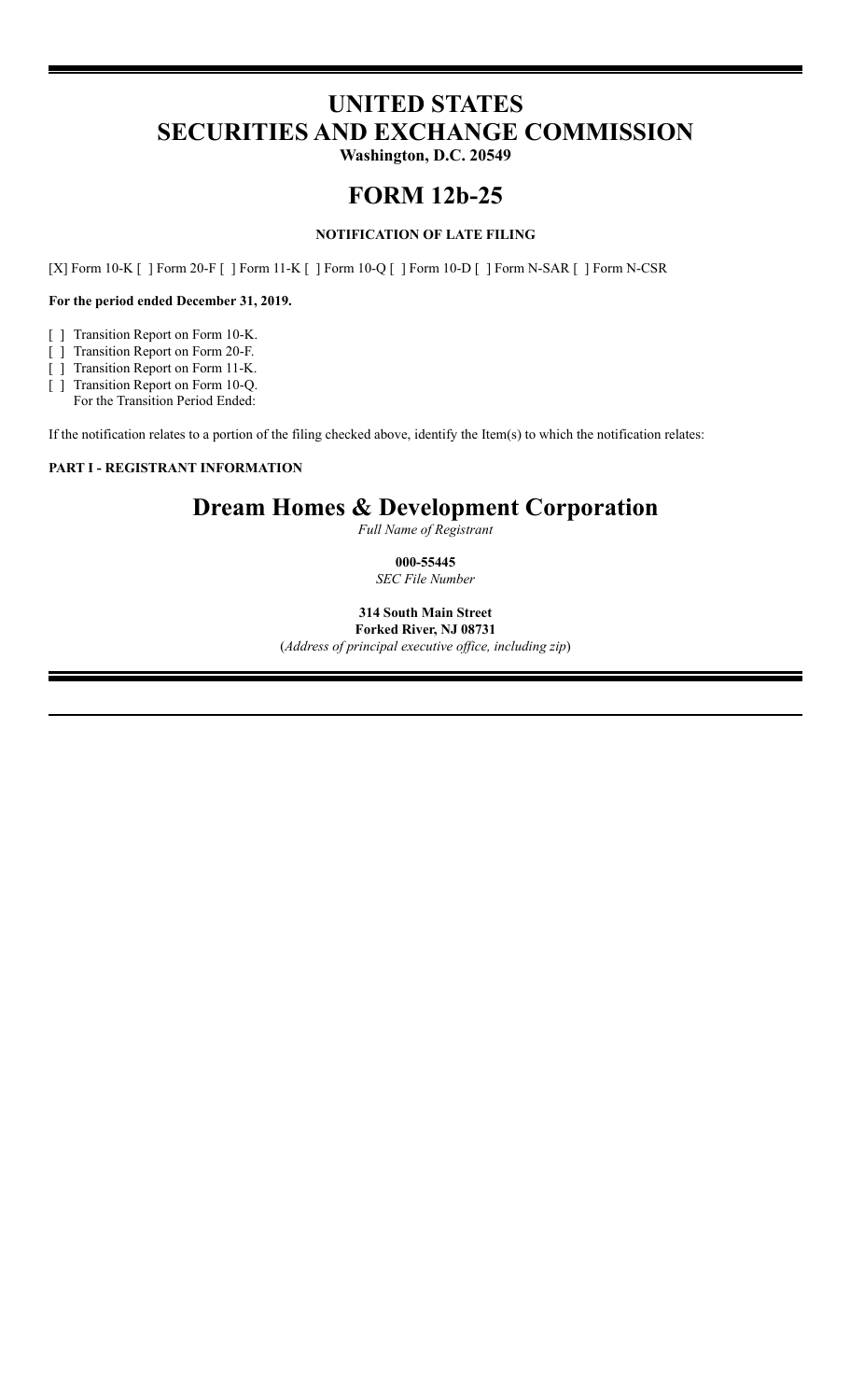#### **PART II - RULES 12B-25 and (c)**

If the subject report could not be filed without unreasonable effort or expense and the registrant seeks relief pursuant to Rule 12b-25, the following should be completed.

**[X]** (a) The reasons described in reasonable detail in Part III of this form could not be eliminated without unreasonable effort or expense; and

**[X]** (b) The subject annual report, semi-annual report, transition report on Form 10-K, Form 20-F, Form 11-K, Form N-SAR or Form N-CSR, or portion thereof, will be filed on or before the fifteenth calendar day following the prescribed due date; or the subject quarterly report or transition report on Form 10-Q or subject distribution report on Form 10-D, or portion thereof, will be filed on or before the fifth calendar day following the prescribed due date.

**[ ]** (c) The accountant's statement or other exhibit required by Rule 12b-25(c) has been attached if applicable.

## **PART III - NARRATIVE**

Dream Homes & Development Corporation (the "Registrant") is unable to file its annual report on Form 10-K for the year ended December 31, 2019 because the Registrant was not able to complete timely its financial statements without unreasonable effort or expense. The Registrant currently anticipates that its Form 10-K for the year ended December 31, 2019 will be filed as soon as practicable, and no later than fifteen calendar days following its prescribed due date.

## **PART IV - OTHER INFORMATION**

1. Name and telephone number of person to contact in regard to this notification.

| <b>Vincent Simonelli</b> | (609)       | 693-8881          |
|--------------------------|-------------|-------------------|
| Name)                    | (Area Code) | Telephone Number) |

2. Have all other periodic reports required under Section 13 or 15(d) of the Securities Exchange Act of 1934 or Section 30 of the Investment Company Act of 1940 during the preceding 12 months (or for such shorter) period that the registrant was required to file such reports) been filed? If answer is no, identify reports.

## **Yes [X] No [ ]**

3. Is its anticipated that any significant change in results of operations from the corresponding period for the last fiscal year will be reflected by the earnings statements to be included in the subject report or portion thereof?

## **Yes [ ] No [X]**

If so, attach an explanation of the anticipated change, both narratively and quantitatively, and, if appropriate, state the reasons why a reasonable estimate of the results cannot be made.

#### **Forward-Looking Statements**

The Company cautions that any forward-looking statements as such term is defined in Section 27A of the Securities Act of 1933, as amended (the "Securities Act"), and Section 21E of the Exchange Act contained in this Form 12b-25 involve risks and uncertainties and are subject to change based on various important factors. Such forward-looking statements include, but are not limited to, the financial accounting and reporting effects of the exchange transactions entered into with various parties, the timing and outcome of the completion of our financial statements for the twelve months ended December 31, 2019, the timing of the filing of the Form 10-K and changes to the Company's results of operations for the twelve months ended December 31, 2019 as compared to the similar periods in 2018. Actual results or outcomes may differ materially from those expressed in any forward-looking statements as a result of risks and uncertainties, which include, without limitation, risks and uncertainties associated with changes in expected financials results based on the completion of financial closing procedures and the finalization of the Company's financial statements for the twelve months ended December 31, 2019, additional delays with respect to completing the financial statements, and other risks detailed in the Company's filings with the SEC. Any forward-looking statement in this Form 12b-25 speaks only as of the date of this Form 12b-25. The Company undertakes no obligation to update any forward-looking statement to reflect events or circumstances after the date on which the statement is made or to reflect the occurrence of unanticipated events, except as required by law.